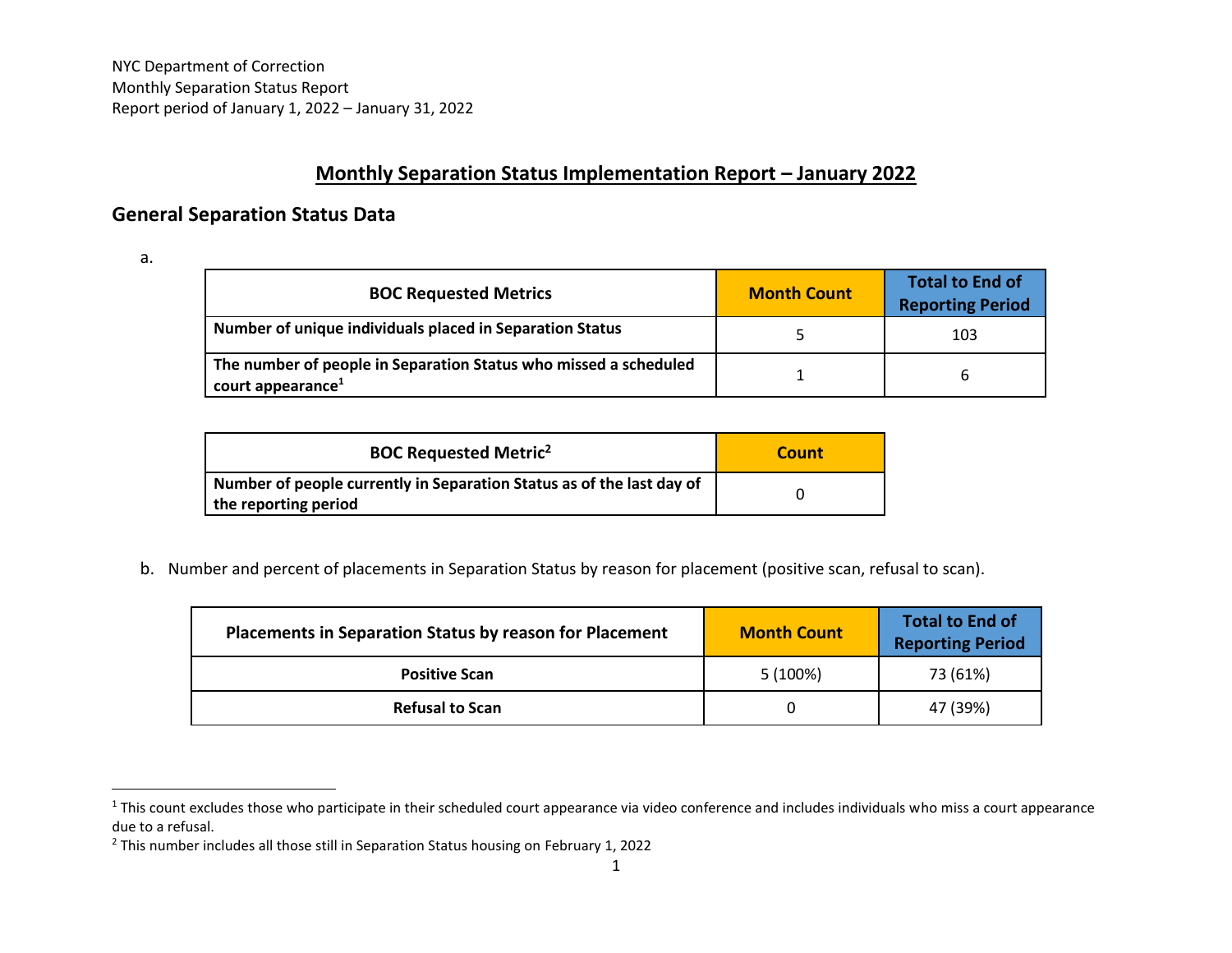c. Number of unique individuals with multiple placements in Separation Status disaggregated by number of placements.

| Unique Individuals with Multiple Placements | <b>Total to End of</b><br><b>Reporting Period</b> |
|---------------------------------------------|---------------------------------------------------|
| 2 Placements                                | 15                                                |
| <b>3 Placements</b>                         |                                                   |

d. Number of people removed from Separation Status during the reporting period, in total and disaggregated by removal reason.

| People removed disaggregated by removal reason   | <b>Month Count</b> | <b>Total to End of</b><br><b>Reporting Period</b> |
|--------------------------------------------------|--------------------|---------------------------------------------------|
| <b>Cleared scanner</b>                           |                    | 115                                               |
| Removed for clinical evaluation and/or treatment |                    |                                                   |
| <b>Discharged from custody</b>                   |                    |                                                   |
| Other <sup>3</sup>                               |                    |                                                   |
| TOTAL:                                           |                    |                                                   |

<sup>&</sup>lt;sup>3</sup> This category accounts for exigent circumstances and temporary removals.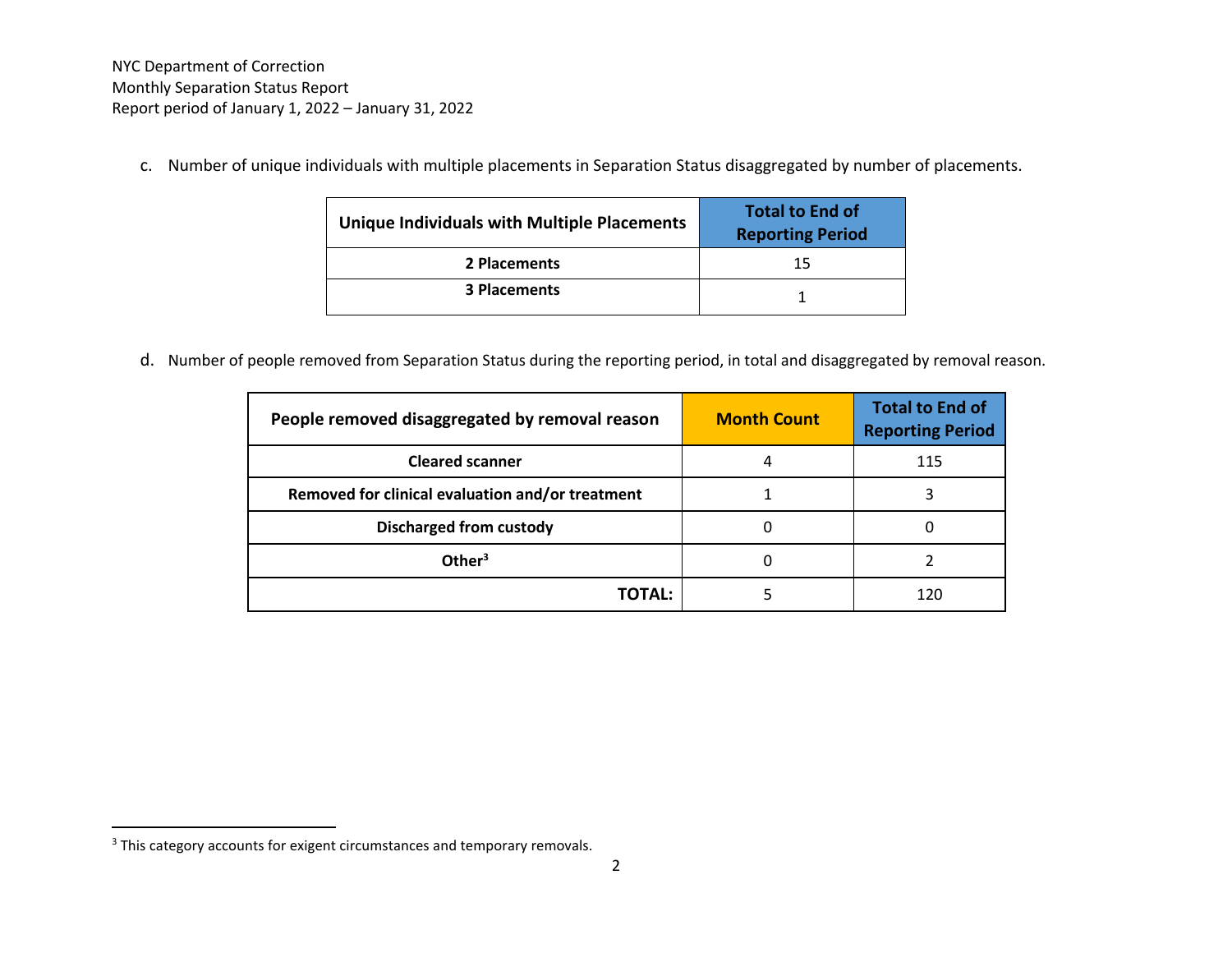e. The Mean, Median, Min, Max length of stay in Separation Status (in hours), overall since start of the Department's use of Separation Status and by month.

| <b>Length of Stay in Separation</b><br><b>Status (hours)</b> | <b>Reporting Month</b> | <b>Overall to End of</b><br><b>Reporting Period</b> |
|--------------------------------------------------------------|------------------------|-----------------------------------------------------|
| Mean                                                         | 57.0                   | 35.4                                                |
| Median                                                       | 38.8                   | 23.0                                                |
| Min                                                          | 27.7                   | 2.9                                                 |
| Max                                                          | 139.0                  | 280.1                                               |

f. The Mean, Min, Max time in Separation Status for those still in Separation Status as of the last day of the reporting period.

| <b>Time in Separation Status (hours)</b> |     |  |
|------------------------------------------|-----|--|
| <b>Mean</b>                              | N/A |  |
| <b>Median</b>                            | N/A |  |
| Min                                      | N/A |  |
| Max                                      | N/A |  |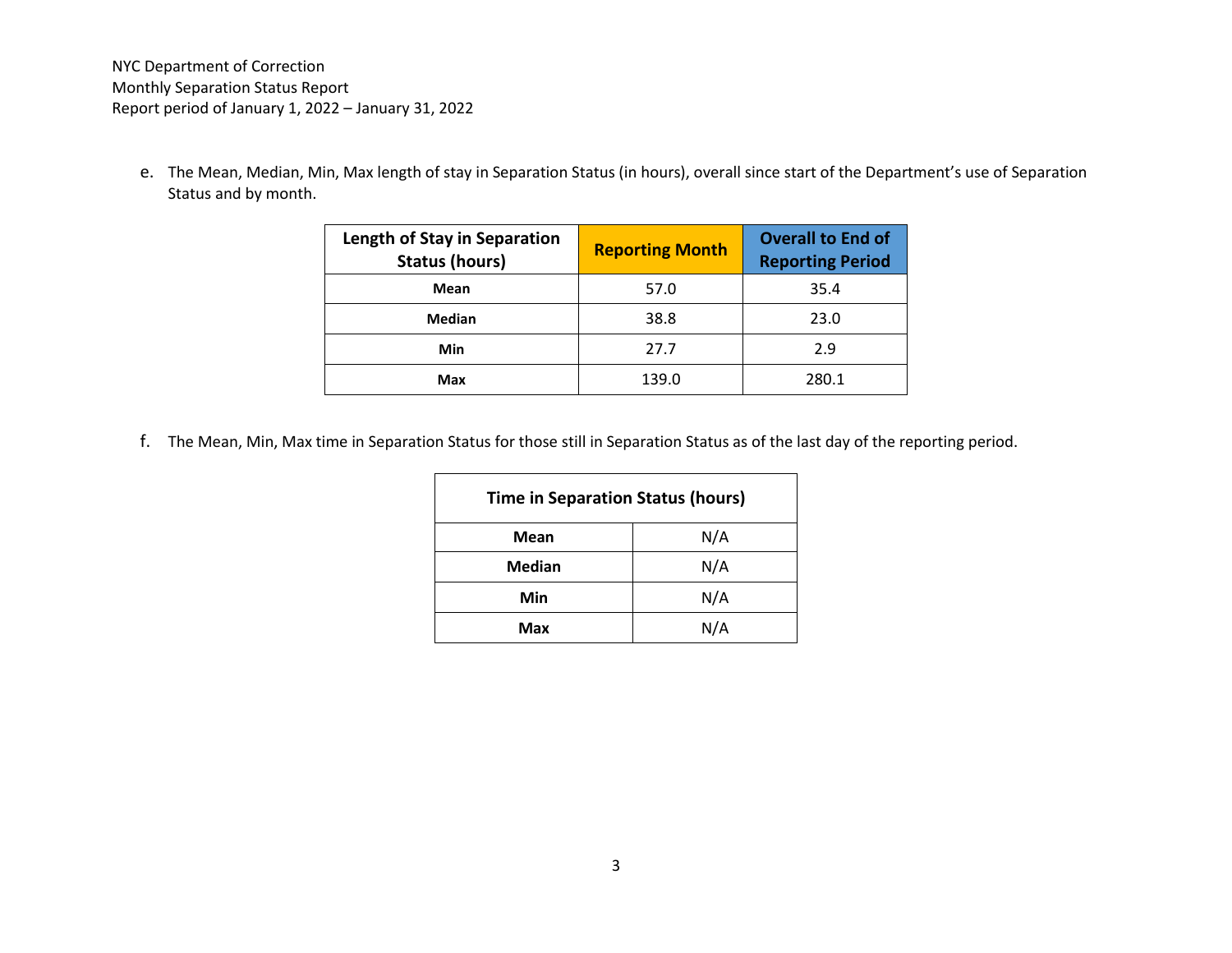## **Contraband Data**

g. Number of contraband items recovered prior to a scan by the type of contraband recovered.

| <b>Contraband Items Recovered Prior to a Scan</b> | <b>Month Count</b> | <b>Total to End of</b><br><b>Reporting Period</b> |
|---------------------------------------------------|--------------------|---------------------------------------------------|
| <b>Bladed Weapons</b>                             | 0                  | 16                                                |
| <b>Non-bladed Weapons</b>                         | 0                  | 14                                                |
| <b>Escape Contraband</b>                          | 0                  | 0                                                 |
| <b>Drugs</b>                                      | 0                  | 132                                               |
| Other                                             | 0                  | 9                                                 |
| <b>TOTAL</b>                                      | 0                  | 171                                               |

h. Number of contraband items recovered after a positive scan without the use of Separation Status by the type of contraband recovered.

| <b>Contraband Items Recovered After a Positive Scan</b> | <b>Month Count</b> | <b>Total to End of</b><br><b>Reporting Period</b> |
|---------------------------------------------------------|--------------------|---------------------------------------------------|
| <b>Bladed Weapons</b>                                   |                    | 82                                                |
| <b>Non-bladed Weapons</b>                               | 6                  | 114                                               |
| <b>Escape Contraband</b>                                | 0                  | 5                                                 |
| <b>Drugs</b>                                            | 0                  | 67                                                |
| Other                                                   |                    | 106                                               |
| <b>TOTAL</b>                                            | 8                  | 374                                               |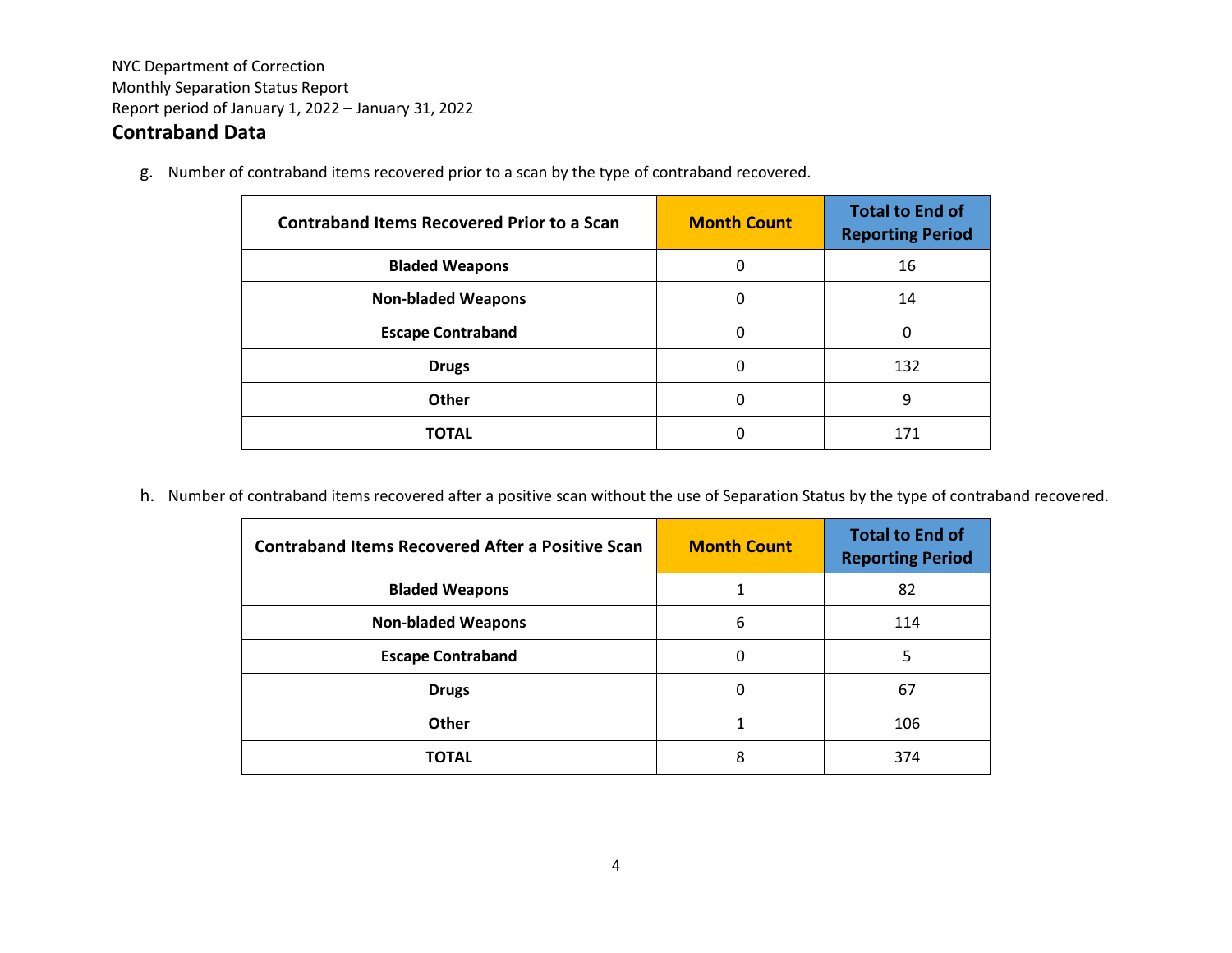NYC Department of Correction

Monthly Separation Status Report

Report period of January 1, 2022 – January 31, 2022

i. Number and percent of Separation Status placements with contraband recovered disaggregated by type of contraband recovered.

| Placements Resulting in Contraband Recovered <sup>45</sup> | <b>Month Count</b> | <b>Total to End of</b><br><b>Reporting Period</b> |
|------------------------------------------------------------|--------------------|---------------------------------------------------|
| <b>Bladed Weapons</b>                                      | 3                  | 18 (47%)                                          |
| <b>Non-bladed Weapons</b>                                  | 0                  | 9(24%)                                            |
| <b>Escape Contraband</b>                                   | 0                  | 0                                                 |
| <b>Drugs</b>                                               | 0                  | 1(3%)                                             |
| Other                                                      | 0                  | 10 (26%)                                          |

j. Number of contraband items recovered from Separation Status by the type of contraband recovered.

| <b>Contraband Items Recovered in Separation Status</b> | <b>Month Count</b> | <b>Total to End of</b><br><b>Reporting Period</b> |
|--------------------------------------------------------|--------------------|---------------------------------------------------|
| <b>Bladed Weapons</b>                                  | 3                  | 31                                                |
| <b>Non-bladed Weapons</b>                              | 0                  | 9                                                 |
| <b>Escape Contraband</b>                               | 0                  | 0                                                 |
| <b>Drugs</b>                                           | 0                  | 4                                                 |
| Other                                                  | Ω                  | 14                                                |
| TOTAL                                                  |                    | 58                                                |

<sup>&</sup>lt;sup>4</sup> This table represents placements which resulted in contraband recovered. Contraband may have been recovered from individuals following placement, or recovered from the Separation Status unit following, or during an individual's placement.

<sup>&</sup>lt;sup>5</sup> In total to date, 35 placements have resulted in contraband recovered. Placements which result in the recovery of contraband items that fall under more than one contraband type are each counted within their respective category.